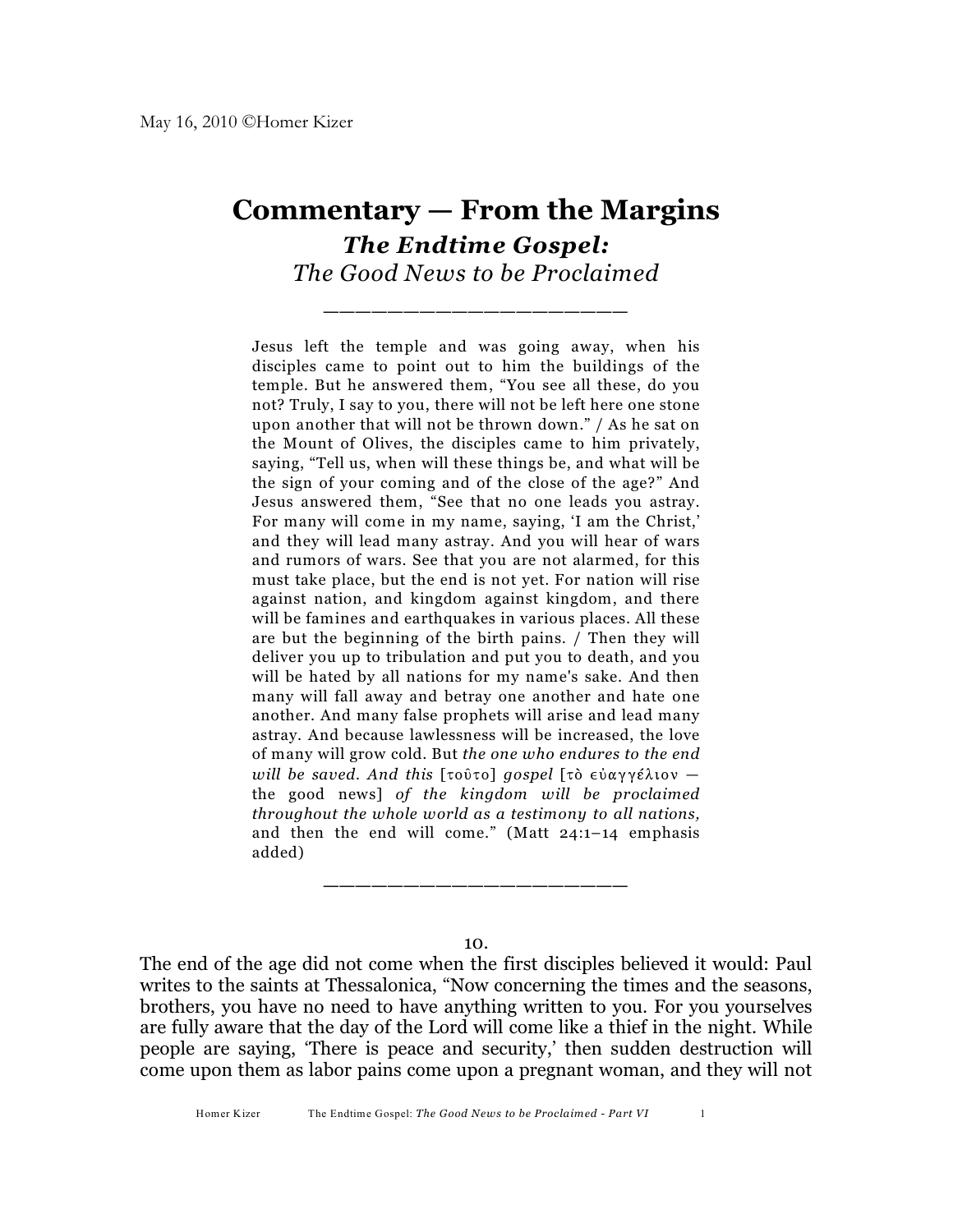escape. But you are not in darkness, brothers, for that day to surprise you like a thief"  $(1$  Thess  $5:1-4$ ).

*You are not in darkness, brothers, for that day to surprise you like a thief*—the Church should not be taken by surprise as Noah's neighbors were taken by surprise when the foundations of the deep burst forth and it began raining and flooded the world. Christians ought not be taken by surprise when the world assures them that peace and safety is at hand. Rather, they ought to be able to read the signs of the times, the green-tip showing on fig branches, and realize that Jesus' return is near in time, not another two millennia away.

But—and this is a large caveat—even though the Church at Thessalonica had no need for Paul to write more to them about the coming of Christ, Paul had to write more to this same Church. And this applies equally to Christendom today: nothing more should need to be written to saints about the coming of Christ, more needs to be written for instead of walking in idleness as some at Thessalonica as they awaited Jesus' return, Christendom today walks in lawlessness. Christians neglect walking uprightly before God. They slouch toward the lake of fire. Using grace as their covering, they continue in willful sin, not working to feed themselves spiritually but mooching off of Christ Jesus' good will as they construct no covering of righteousness for the day when the Son of Man is revealed and grace ends.

When he should not have had a need to write again to the saints at Thessalonica, he had to write again for some began to walk in idleness as they awaited Christ's return:

Now we command you, brothers, in the name of our Lord Jesus Christ, that you keep away from any brother who is walking in idleness and not in accord with the tradition that you received from us. For *you yourselves know how you ought to imitate us, because we were not idle when we were with you, nor did we eat anyone's bread without paying for it, but with toil and labor we worked night and day, that we might not be a burden to any of you. It was not because we do not have that right, but to give you in ourselves an example to imitate.* For even when we were with you, we would give you this command: If anyone is not willing to work, let him not eat. For we hear that some among you walk in idleness, not busy at work, but busybodies. Now such persons we command and encourage in the Lord Jesus Christ to do their work quietly and to earn their own living. (2 Thess 3:6–12 emphasis added)

Christians ought to imitate Paul spiritually as well as physically, and not be idle in their striving to walk uprightly before God. The Christian need not worry that he or she will actually walk uprightly, but the human infant who does not strive to physically walk upright when young will not walk upright when old, and so it is with inner sons of God that do not walk with legs but with thoughts and desires of the heart.

Before further addressing the saints' idleness and the movement from physical idleness to spiritual idleness, a point needs to be affirmed: Paul had the right to ask for support from those whom he taught, but he did not ask for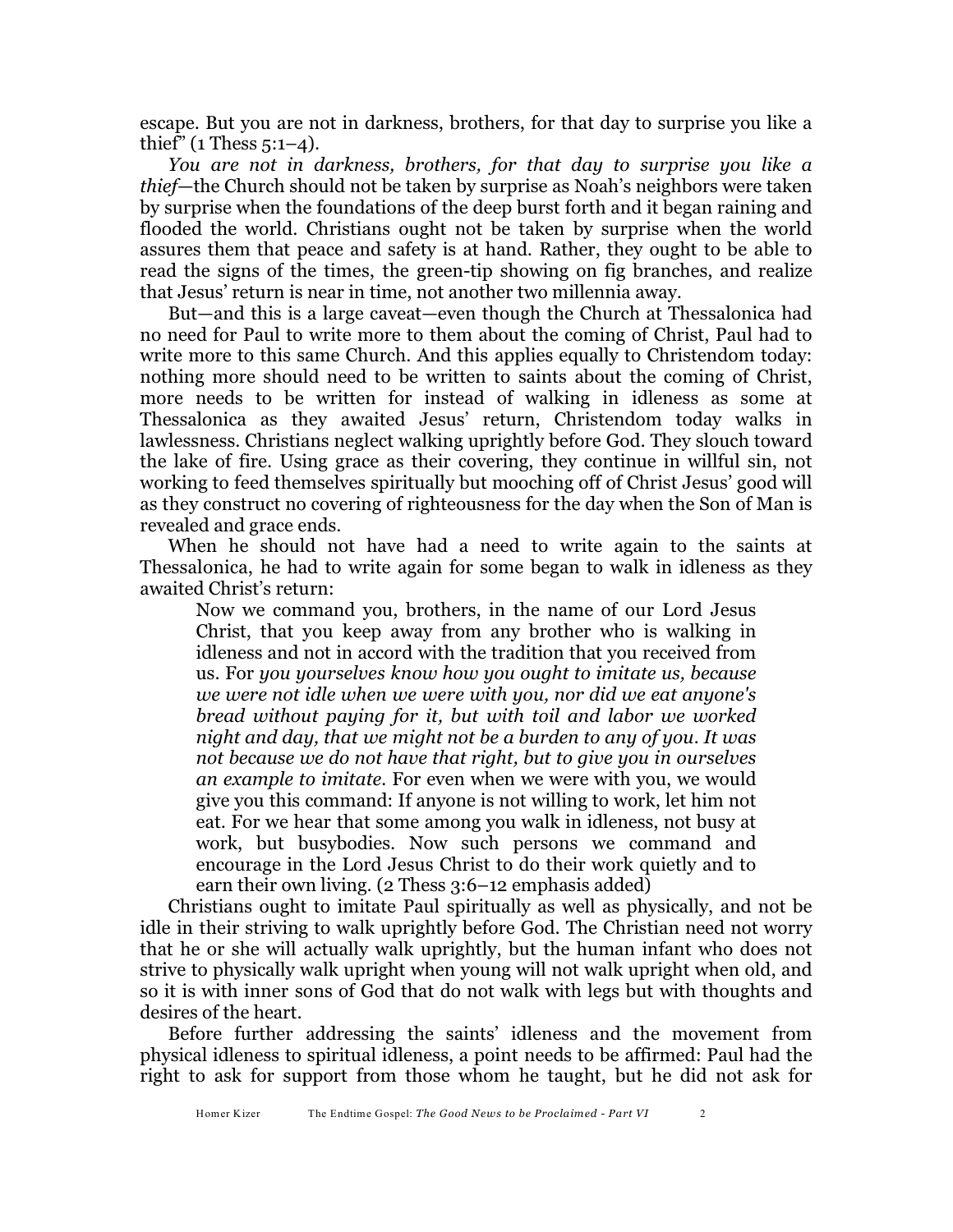support so as to undermine the ministries of false apostles and deceitful workman who claim to work on the same terms as Paul worked—and so it is today. Faithful teachers of God do not ask for support even though they have the right to ask. It is false apostles and deceitful workmen who ask for support. For those who are false do not work for God and can expect no support from the Father and the Son; therefore, those who are false must, as ravenous wolves, ask [beg] for support from the flocks of God while spiritually devouring the very ones who provide them with support.

Today, without exception, every ministry that asks for support is not of God, who knows that His servants have needs that must be met. But it is His responsibility to provide those needs: it is not the expectation or responsibility of the one who honestly labors for Him to ask other men and women for support.

God may well give a person the desire to support the ministry/ministries of His servants. That is between God and the person; for it is God who gives rewards, not the ministry that receives support. Or God can use other means to support a ministry, such as giving His servants secular jobs for which they didn't know to ask. Or He can just make things "work out" for His servants. Regardless, it is God's responsibility to provide for those who work for Him; it is the responsibility of His servants to labor diligently at delivering His gospel to a blind world that walks in the predawn darkness of the end of an age and the dawning of a new age.

The servants of God are not in darkness, for they know what will happen. Saints are not in darkness, for they now know more than Paul knew for the time is indeed near … yet saints are in darkness for they have listened to false teachers for decades and centuries. Saints need to quit listening to any teacher of Israel who asks for support. If they would do just this one thing, they would no longer walk in darkness as they walk today.

The Thessalonians to whom Paul wrote saying they had no need to have anything written to them concerning the coming of Christ actually did need more written to them: in the second letter Paul wrote to them, he says,

Now concerning the coming of our Lord Jesus Christ and our being gathered together to him, we ask you, brothers, not to be quickly shaken in mind or alarmed, either by a spirit or a spoken word, or a letter seeming to be from us, to the effect that the day of the Lord has come. Let no one deceive you in any way. For *that day will not come, unless the rebellion comes first, and the man of lawlessness is revealed*, the son of destruction, who opposes and exalts himself against every so-called god or object of worship, so that he takes his seat in the temple of God, proclaiming himself to be God. (2 Thess 2:1–3 emphasis added)

The temple is not a physical building, but the assembly of living saints. The lawless one [or man of perdition] doesn't take a seat in a physical temple, but in the Church. This lawless one will not exalt himself against "Christ Jesus," but will preach another Christ and a foundation of men, not the "Christ" that is the First of the firstfruits and who built on the commandments of God. This man of perdition will understand propaganda; he will condemn those in government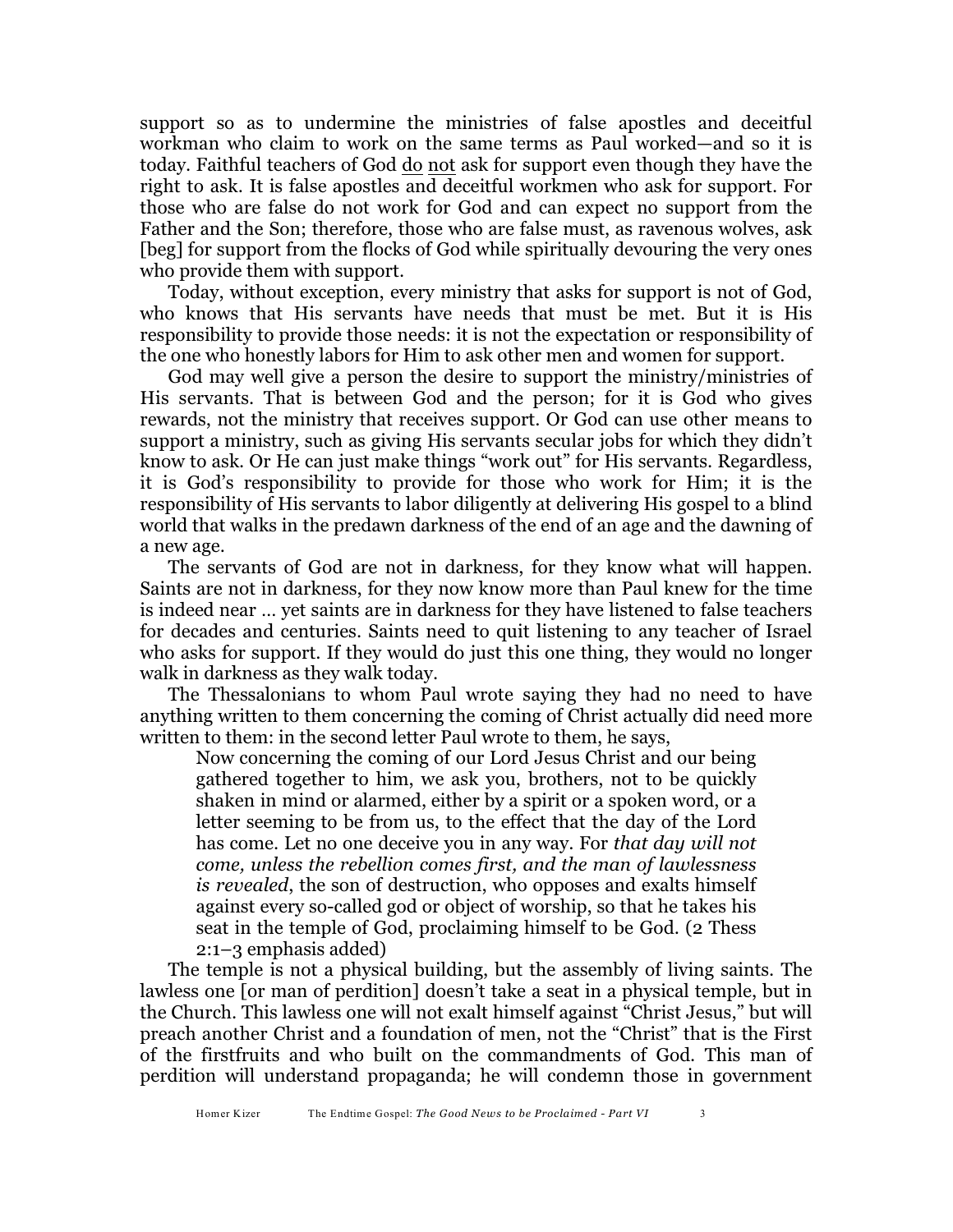who today strive to manipulate the collective mind of the masses. But he will use the same tools and techniques in his attempt to return first America then the world to the *republican* ideals that made the United States of America exceptional in the abstract and one of the world's historically great nations.

The lawless one will sincerely believe the angel inside him, will believe the angel within him is Christ, but that angel possessing him will be the Adversary, the little horn of Daniel chapters 7 & 8. This lawless one is today advocating for Americans to return to God, but not the God of the  $1<sup>st</sup>$ -Century Church. Rather, the man who will be revealed as the lawless one on day 220 of the Affliction encourages Americans to return to the God of America's founding fathers, none of whom kept the commandments. This lawless one will exalt a humanly written document—the Constitution of the United States—and claim divine inspiration for this *Grand Old Document* that reflects both the strengths and weaknesses of *the Great Awakening* in America.

It is hardly conceivable that Christendom's rebellion against God on day 220 of the Affliction comes through advocacy for returning to God, but that will be the case for Christians, with very few exceptions, will not submit to God and keep even the least of the commandments, the Sabbath, the outward marker that the Christian strives to walk as Jesus (an observant Jew) walked … the foundational problem with returning to America's founders is that until the kingdom of this world is given to the Son of Man, every kingdom, every nation, every government, public or private, in this world exercises authority through the auspices of the Adversary. No national government or international form of governance exists that does not rule through God having consigned all men to disobedience so that He could have mercy on all (Rom 11:32). All governing authority in this world that has come from God (Rom 13:1) comes through the Adversary who can do nothing but utter blasphemous words against the Ancient of Days unless given dominion to rule by the Most High—and he was given that dominion when the Lord drove Adam and Eve from the Garden of Eden (Gen 3:23), not when they are forbidden fruit a short while earlier (*vv*. 6–7). And his dominion to rule will be taken from him and given to the Son of Man on the doubled day 1260 during the seven endtime years of tribulation.

At the present time, no national government, no corporation, no private company, no church can place one man or woman over another man or woman outside of marriage and the family without "borrowing" authority from the Adversary. Therefore, the foundational documents of the United States of America, while religious in temper and expressing the spirituality of the Great Awakening, are not of God but represent the Adversary's best attempt at making a government of the people and by the people work in this demonstration period that will soon end. And the attempt is a worthy one, if Christians ignore immigrant squalor in 1890s New York City or what happened to Native American peoples or what is presently happening as fiscally irresponsible politicians practice *generational theft* (John McCain's expression). Christians must also ignore the huge foundational defect that permitted slavery. No, the United States might be the best Satan can do in implementing his democratic ideals, but God can do much better. For when the kingdom of this world is given to the Son of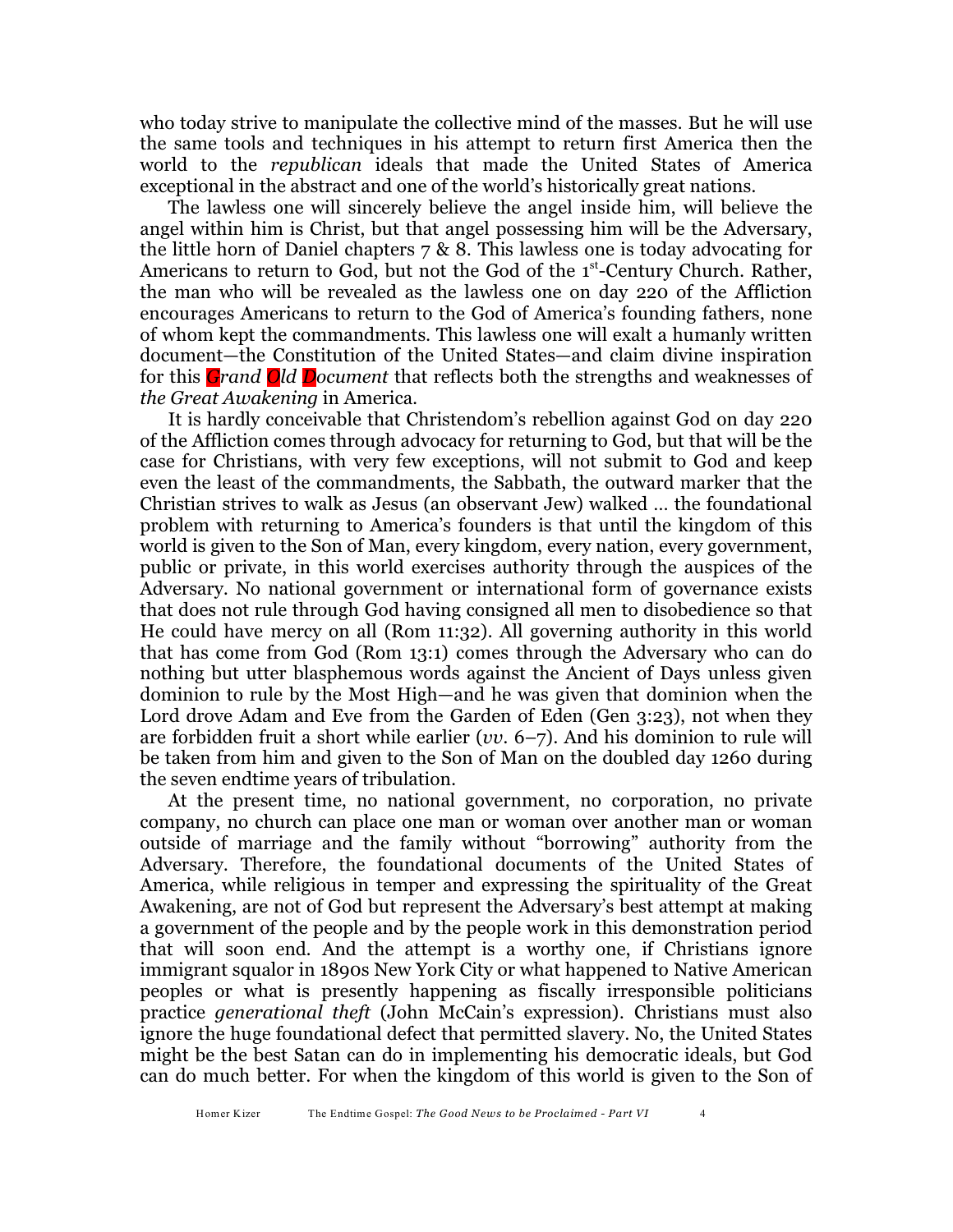Man, the spirit is also given without measure so that every person will be filled with "life" so that all *Know the Lord* and there will be no need for Christian ministry. Yet, even then the weakness of the flesh will permit Satan when loosed after a thousand years to deceive humankind on the margins of Israel.

Thessalonica: for a Church that had no need to have anything written to them concerning the coming of Christ, this Church needed quite a bit written to them—and so it is with common Christians, who should have no need for anything more to be written to them about the coming of Christ, but who in reality have a great need to have much written to them. For the greater Christian Church has become dull of hearing and unable to grasp those things that are truly hard to explain to spiritual infants. At a time when Christians in the greater Church ought to be teachers, these Christians need someone to teach them again the basic principles of the oracles of God for they are not skilled in the word of righteousness. They have not practiced distinguishing good from evil, but have practiced mingling good with evil as Eve did when she ate forbidden fruit.

A part of the Temptation narrative has been ignored for far too long. The teaching of original sin holds that humankind has been condemned to hell since Eve ate forbidden fruit, but that is not the case: Paul says that sin came into the world through one man (Rom 5:12), Adam, not through one woman who was deceived. Adam was not deceived, but when he saw Eve eat fruit of the Tree of Knowledge of Good and Evil and not die, he no longer believed God. Rather, he believed what his eyes saw, and his eyes saw what Eve saw, then saw Eve eat and not die, not realizing that Eve as his wife was "covered" by his obedience as the Church, the last Eve, is today covered by the righteousness of Christ Jesus, the last Adam (1 Cor 15:45; Rom 5:14). Thus, the root of all sin is unbelief—and sin entered the world when Adam no longer believed God.

For Christians, what is not of faith is sin (Rom 14:23); for what is not of faith is unbelief, with *faith* and *belief* sharing a linguistic icon: πιστεύω (*pisteuo*). For Christians, there is no faith without belief. Therefore, the Christian who does not believe God lacks faith and all he or she does is sin. … Jesus asked how a person was to believe His words if the person did not believe the writings of Moses (John 5:47), and the answer is that the person will not believe His words and thus lacks faith and all this person does is sin, which is why John says that sin is lawlessness (1 John 3:4). John moves Moses up against Christ and cuts through lawless excuses for not keeping the commandments by writing, "Whoever makes a practice of sinning [of transgressing the law] is of the devil" (*v*. 8). And this includes pious Colonial preachers who used their pulpits to condemn the man or woman who kept the commandments while encouraging American Colonials to fight for political liberty. Such men are worthy of condemnation in the lake of fire, but Christ Jesus is their judge—and He has already publicly revealed their judgments:

Not everyone who says to me, "Lord, Lord," will enter the kingdom of heaven, but *the one who does the will of my Father who is in heaven*. On that day [when Jesus returns] many will say to me, "Lord, Lord, did we not prophesy in your name, and cast out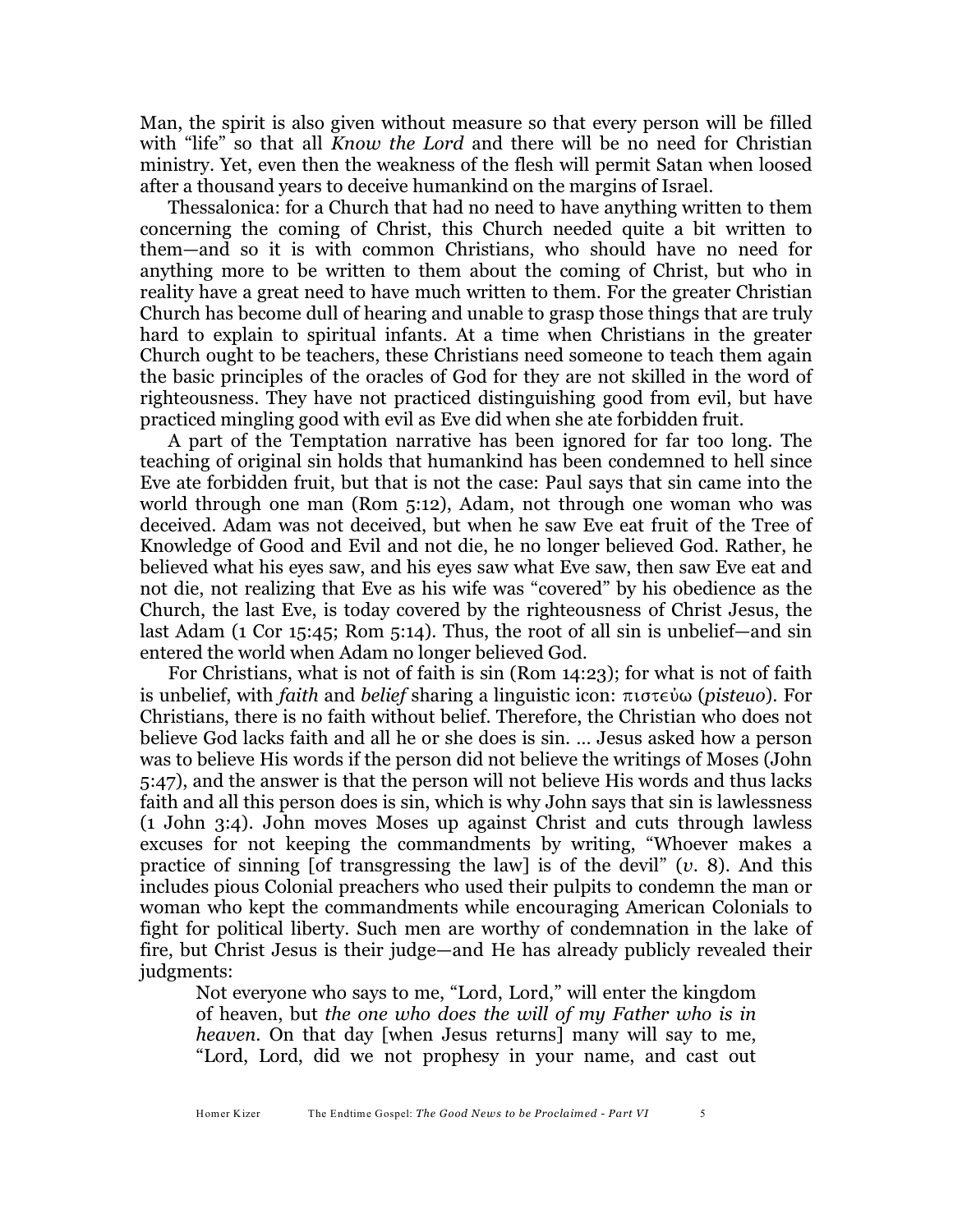demons in your name, and do many mighty works in your name?" And then will I declare to them, "*I never knew you; depart from me, you workers of lawlessness.*" (Matt 7:21–23 emphasis added)

Those Colonials who preached without being called by God to preach; those Colonials who preached rebellion against God and against the Crown; those Colonials and Moderns who have done mighty works in Jesus' name but who did not or do not teach the saints to keep the commandments, all of them—all of these workers of iniquity will be denied when judgments are revealed. Just as Noah, Daniel, and Job have had their judgments revealed to Israel (see Ezek chap 14), all who do mighty works in Jesus' name yet do not teach the saints to keep the commandments as a foundational aspect of faith, of belief in God, will be denied by Christ Jesus and cast into the lake of fire. Yes, there is a real lake of fire that comes when Jesus returns and is hot enough to not merely roast saints but to destroy them so that nothing remains.

Sin did not enter the world when Eve ate forbidden fruit, for she was deceived. Christians today, with very few exceptions, are genuinely deceived: they want to do what is pleasing to God, and they make for themselves fig-leaf loin cloths because they know they are naked—their Colonial teachers told them that they are naked and condemned to hell except for the grace of God—but their loins are no longer covered even by fig leaves as they openly parade their lawlessness before God, taking part in political rallies on the Sabbath … in typology, the Church is presently in a period that is the mirror image of the very short while between when Eve ate forbidden fruit and when her covering of obedience ended with Adam also eating. The moment between when Eve ate and when Adam ate physically represents the heavenly moment—there is but the one moment in timelessness—between when sin entered this world and when grace ends with the stripping away of the mantle of Jesus' righteousness to reveal the naked Son of Man, Head and Body.

The very short while—no longer than a few moments in the Garden of Eden—between when Eve ate forbidden fruit and when Adam ate is the mirror image of the very long period between when sin entered this world and when the seven endtime years of tribulation begin. The short while that it took Adam and Eve to make fig-leaf loincloths to cover their nakedness represents these seven endtime years, and as the Lord God pronounced judgment first on the serpent, then on Eve, and then Adam, the Messiah will first condemn the tares (the seed of Satan  $-$  1 John 3:8, 10), all causes of sin and all lawbreakers to fire (Matt 13:41–42) before revealing the judgments of the righteous.

The mirror image of the Lord walking in the Garden in the cool of the evening is the Son of Man walking in the cool of the dawn of a new day and a new age.

Throughout the last few years of his ministry, Herbert Armstrong returned time and again to the Temptation Account and virtually wore out his disciples with the account, but he could never express what the spirit was inwardly telling him for he didn't understand spiritual birth and was set enough in his ways that he was unable to move beyond his fifty-year-old understanding of being born of God. But that brief "moment" between when Eve believed the serpent and ate forbidden fruit and when Adam ate and both knew they were naked represents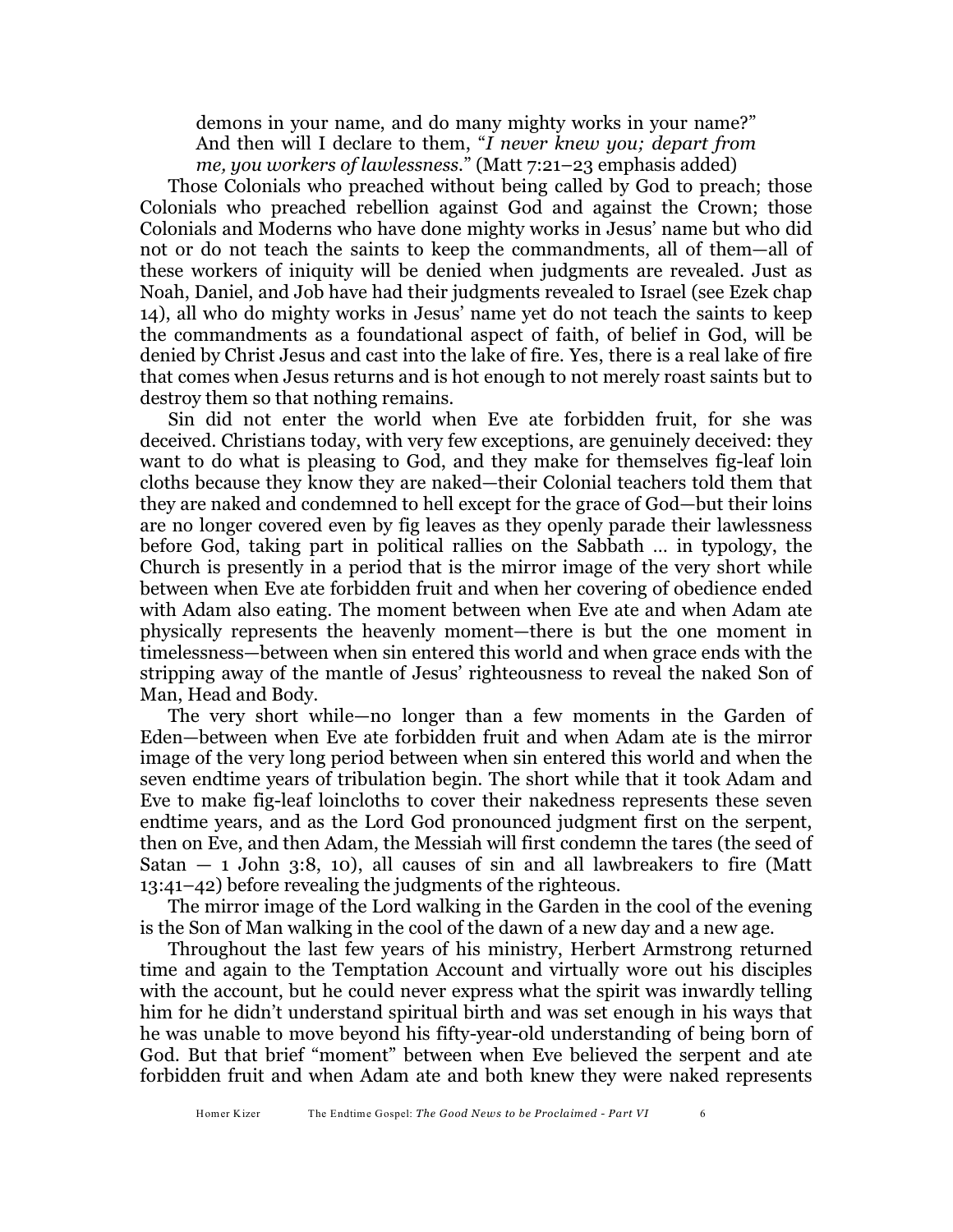the *unchanging moment* (unchanging because heaven is timeless) in heaven between when sin [unbelief] entered this world and when the Son of Man is revealed (Luke 17:30) in a time like when Noah entered the Ark (on the 10<sup>th</sup> day of the second month  $- cf.$  Gen 7:4, 11).

Eve would give birth to two sons, Cain and righteous Abel … at the beginning of the seven endtime years, the last Eve (i.e., the Christian Church) will given birth to two sons, a righteous Abel; then 220 days later at Christmas of the year of the Second Passover, this last Eve will give birth to an angry Cain that will kill his righteous brother. Then halfway through these seven endtime years, the last Eve will give birth to a third son, a spiritual Seth, the third part of humanity (from Zech 13:9) that only has to endure to the end in faith to be saved.

But it is in that very short while between when Eve believed the serpent and ate and when Adam ate that typologically represents the course of human history from sin entering the world through Adam's unbelief to the beginning of the seven endtime years of tribulation, with Genesis chapter four representing the first 1510 days of these seven endtime years, that is through the third part's rebellion against the Antichrist, the 1290 days that the prophet Daniel referenced from when the abomination that makes desolate is set up (Dan  $12:11 - 220$  days + 1290 days = 1510 days). The spiritual Seth must also give birth to a son, with this "son" represented by Enosh and by the people beginning to call upon the name of God (Gen 4:26) when the third part rebels against the Antichrist.

The man of perdition is not the Antichrist, but the time-linked shadow and type of the Antichrist. The man of perdition is a human being possessed by the Adversary whereas the true Antichrist is the Adversary cast from heaven and given the mind of a man.

When the old dragon, Satan the devil, is cast from heaven (Rev 12:7–10), the whole world worships him (Rev 13:4) for he comes claiming to be "Christ." But as Christians rebelled against God 220 days into the Affliction, the third part of humankind will rebel against the Antichrist 250 days after he comes claiming to be the Messiah. And in this rebellion, this third part as the spiritual reality of Seth will give birth to a son that will be saved by enduring to the end, the good news that must be proclaimed to the world before the end comes (Matt  $24:13-4$ ).

The concept of the coming of Christ being like labor pains has mirror image presentations in the Affliction and Endurance of Christ … unlike when labor pains preceded the birth of Cain, then of Abel, Zion shall give birth to her children before her labor pains come upon her (Isa 66:7–8) at the very beginning of the Affliction; i.e., at the Second Passover and at the Rebellion or great falling away (2 Thess 2:3). But in the Endurance of Christ when the kingdom has been given to the Son of Man, childbirth will come at the very end and the labor pains of birth will precede the glorification of the saints.

As Zion gave birth to a spiritual Abel followed by a spiritual Cain 220 days later in the Affliction, in the Endurance the Church will give birth to a spiritual Seth followed by a spiritual Enosh 250 days later, thereby making the 30 days between Passover and the Second Passover of importance. But by placing these 30 days outside of the seven endtime years, God has chosen not to yet reveal what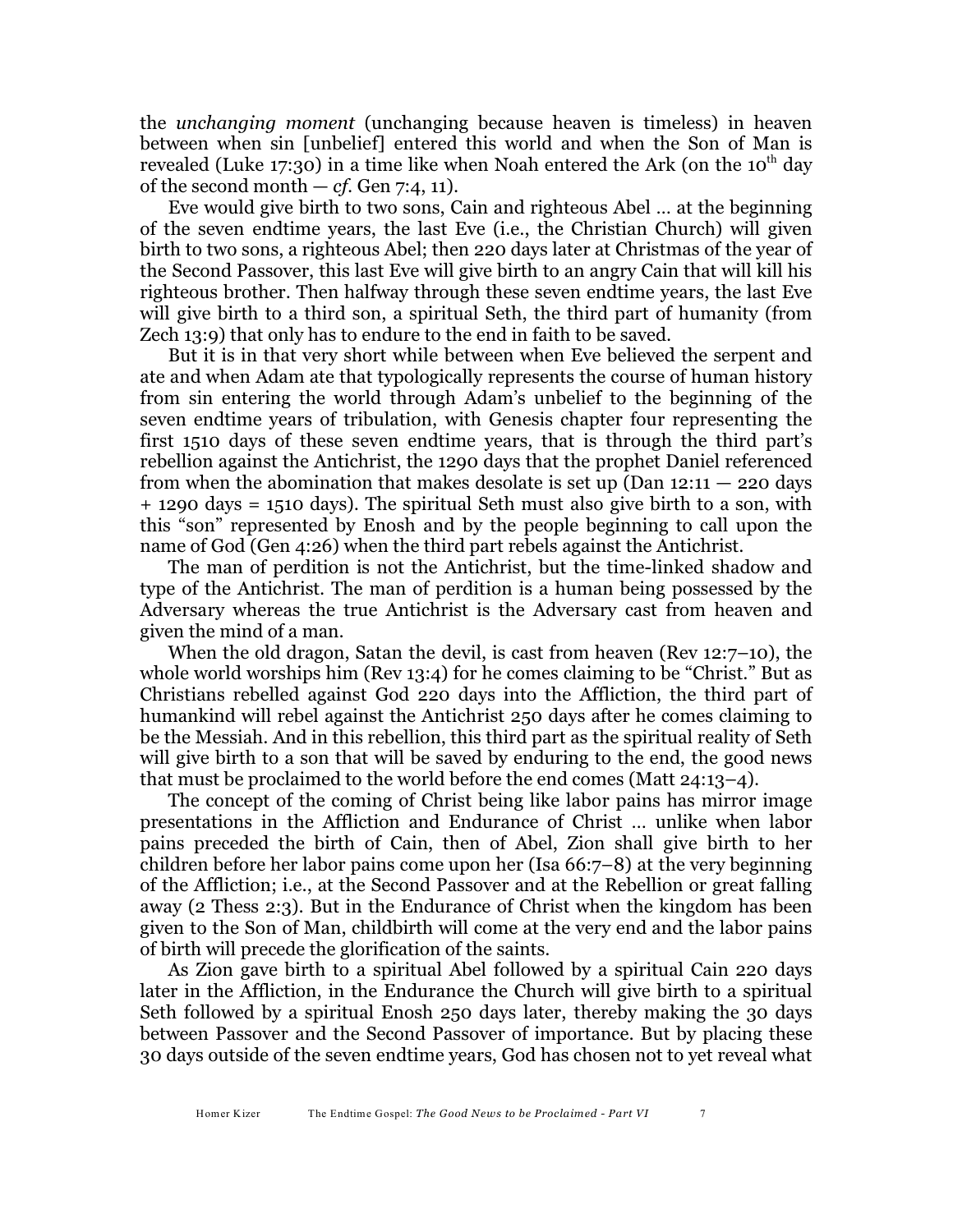occurs during them to His servants except through what Jesus said in Matthew  $24:5-7.$ 

As the left hand is the mirror image of the right hand and the thumb of the upright palm is on the left side of the left hand, the thumb of the upright palm is on the right side of the right hand. This is the pattern for the birth of Israel: the liberation of Israel from indwelling sin and death occurs at the beginning of the Affliction and is followed by the labor pains of this liberation at which common Christians are born of God, with this liberation from indwelling sin and death forming the left hand enantiomer of Israel being raised in glory when the Lord descends from heaven with a flash of light and the sound of the trumpet of God at the end of the Endurance, with the labor pains of the saints' mortal fleshly bodies putting on immortality occurring before this second spiritual birth of the firstfruits.

Christians have no more need of anyone writing to them about the coming of Christ than the saints at Thessalonica had of Paul writing a second epistle to these saints—Paul wrote a second epistle to the Thessalonians because they just didn't get it; they didn't understand what they thought they did. While the saints at Corinth too readily accepted the message of any preacher or evangelist or apostle who came to them  $(2 \text{ Cor } 11:2-4)$ , the saints at Thessalonica were too willing to accept Paul's words that the coming of Christ was at hand:

For this we declare to you by a word from the Lord, that we who are alive, who are left until the coming of the Lord, will not precede those who have fallen asleep. For … the dead in Christ will rise first. Then we who are alive, who are left, will be caught up together with them in the clouds to meet the Lord in the air, and so we will always be with the Lord. Therefore encourage one another with these words. (1 Thess 4:15–18)

Yes, the saints at Thessalonica too readily accepted Paul's assurances that Jesus' return was soon to occur. But then, why shouldn't they have accepted Paul's words? Understanding of the will of God had been given to Paul (Acts 22:14) … but Paul didn't understand the prophecies of Daniel that were sealed and kept secret until the time of the end (Dan 12:4, 9 *et al*). Paul couldn't know what would be revealed at the time of the end; Paul only thought he was living in the time of the end.

Paul never understood what has been revealed to the saints since Daniel's visions were unsealed in 2002 CE. Therefore, it was perfectly reasonable for Paul to believe that Jesus would shortly return, but not before the great falling away occurred and the lawless one was revealed. And for a great falling away to occur, there must be many converts who are like those in Asia: "You [Timothy] are aware that all who are in Asia turned away from me, among whom are Phygelus and Hermogenes" (2 Tim 1:15). Paul also wrote, "For many, of whom I have often told you and now tell you even with tears, walk as enemies of the cross of Christ" (Phil 3:18).

What Paul saw in his own life and ministry fulfilled what he knew had to happen concerning a great falling away, but the Apostasy as Paul understood it was far too small of an event. A third of humankind would be "Christian" before